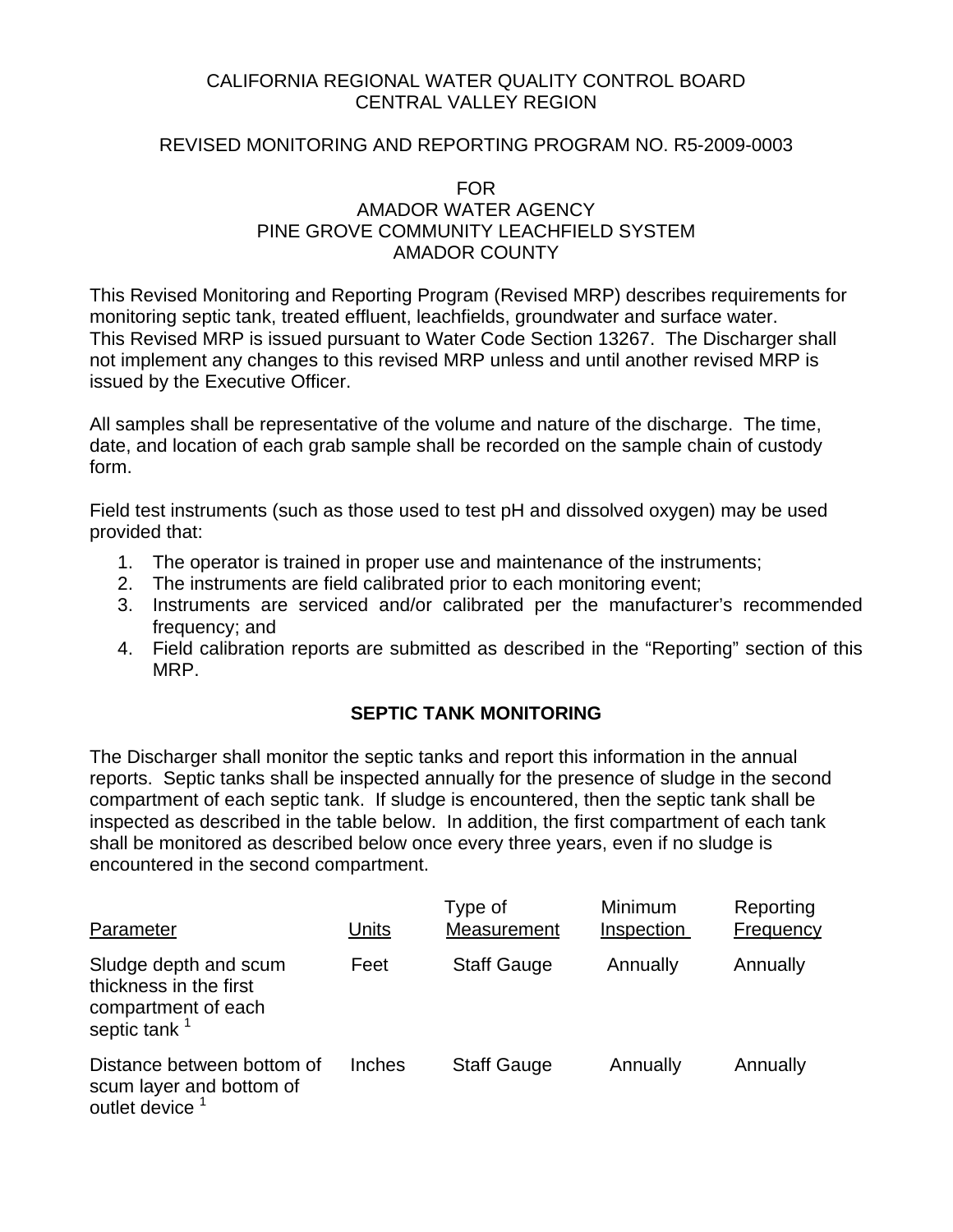| Parameter                                                                           | Units         | Type of<br>Measurement | Minimum<br>Inspection | Reporting<br><b>Frequency</b> |
|-------------------------------------------------------------------------------------|---------------|------------------------|-----------------------|-------------------------------|
| Distance between top of<br>sludge layer and bottom of<br>outlet device <sup>1</sup> | <b>Inches</b> | <b>Staff Gauge</b>     | Annually              | Annually                      |

 $1$ . The Discharger shall visually inspect the tanks for signs of damages, leakage, or deterioration

The Discharger shall retain records of each inspection, by street address, noting the date and measured readings and calculations. The Discharger shall also record when cleaning is required, the date of notice to the homeowner, the condition of the tank, and the date that cleaning or repair occurred and by whom. Copies of the Liquid Waste Hauler manifests shall be retained for review as with any other record concerning documentation of compliance with the Order.

#### **EFFLUENT MONITORING PRIOR TO LEACHFIELD**

The Discharger shall conduct effluent monitoring of the wastewater entering each leachfield; samples shall be collected from leachfield dosing tanks. Effluent monitoring shall include, at a minimum, the following:

| Constituents                   | Units     | <b>Type of Sample</b>       | Sampling<br>Frequency | Reporting<br>Frequency |
|--------------------------------|-----------|-----------------------------|-----------------------|------------------------|
| Total flow to the leachfields  | gpd       | <b>Meter Observation</b>    | Weekly                | Monthly                |
| Flow to each leachfield        | gpd       | Calculated <sup>1</sup>     | Weekly                | Monthly                |
| <b>Total Dissolved Solids</b>  | mg/L      | Grab/Composite <sup>2</sup> | Quarterly             | Quarterly <sup>4</sup> |
| Nitrate as Nitrogen            | mg/L      | Grab/Composite <sup>2</sup> | Quarterly             | Quarterly <sup>4</sup> |
| <b>Total Kjeldahl Nitrogen</b> | mq/L      | Grab/Composite <sup>2</sup> | Quarterly             | Quarterly <sup>4</sup> |
| pH                             | Std. Unit | Grab/Composite <sup>2</sup> | Quarterly             | Quarterly <sup>4</sup> |
| Standard Minerals <sup>3</sup> | mg/L      | Grab/Composite <sup>2</sup> | Annually              | Annually               |

<sup>1.</sup> Per dose counter.

<sup>2.</sup> Grab/Composite indicates samples may be collected by composite sampler or grab method.

<sup>3.</sup> Standard Minerals shall include, at a minimum, the following elements/compounds: boron, calcium, chloride, magnesium, potassium, sodium, sulfate, iron, manganese, total alkalinity (including alkalinity series), and hardness.

<sup>4.</sup> Quarterly results shall be reported in the Monthly Monitoring Report for the month during which sampling occurs.

#### **LEACHFIELD AREA MONITORING**

The Discharger shall conduct a visual inspection of the leachfields on a **weekly** basis, and the results shall be included in the monthly monitoring report. Photocopies of entries into an operator's log are acceptable. Evidence of surfacing wastewater, erosion, field saturation, runoff, or the presence of nuisance conditions shall be noted in the report. If surfacing water is found, then a sample shall be collected and tested for total coliform organisms and total dissolved solids. In addition to the visual inspections, monitoring of the leachfields shall include the following: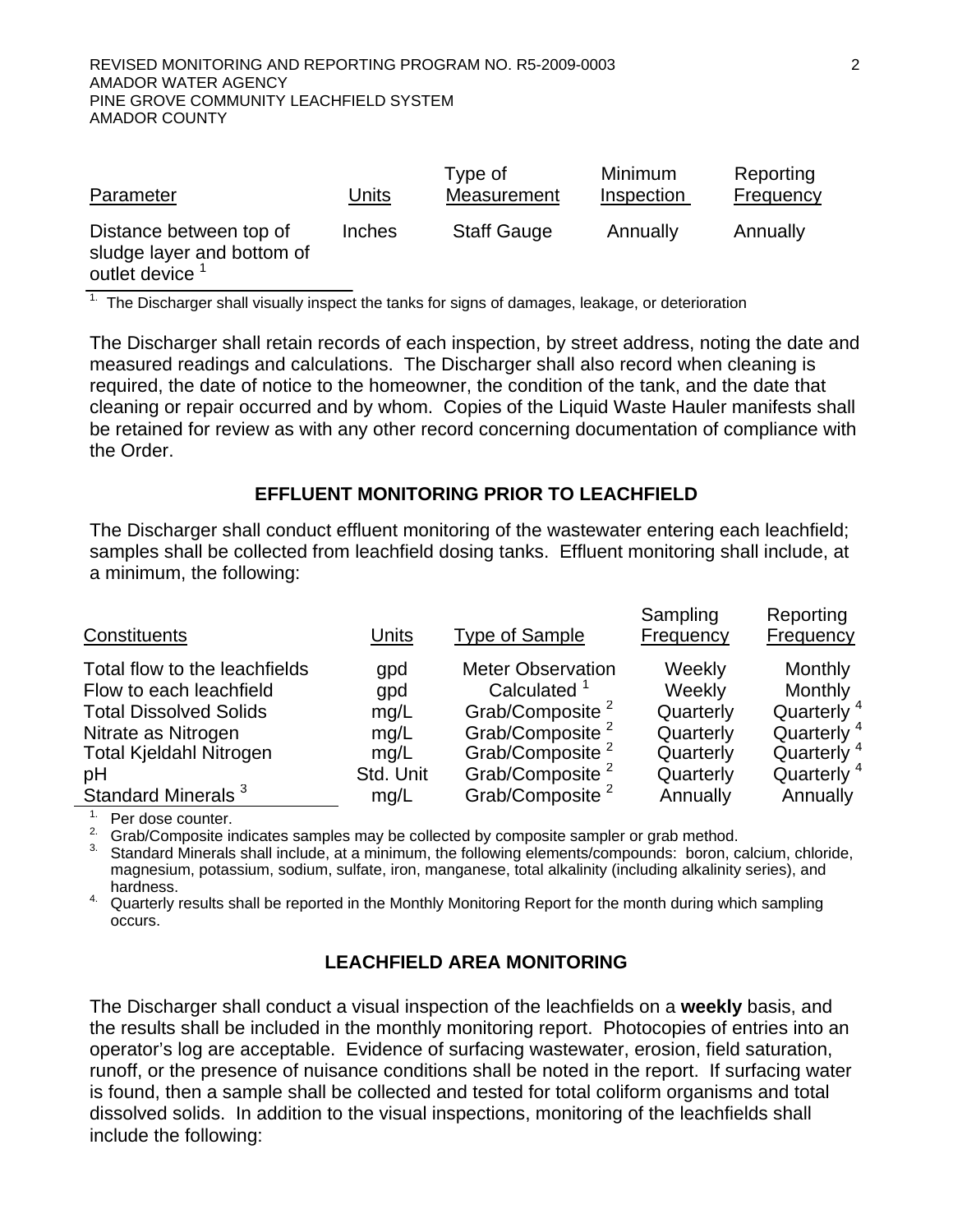| Constituent                                | Units         | Type of<br><b>Sample</b> | Sampling<br><b>Frequency</b>                | Reporting<br><b>Frequency</b> |
|--------------------------------------------|---------------|--------------------------|---------------------------------------------|-------------------------------|
| Application Rate <sup>1</sup>              | gal/acre•day  | Calculated               | <b>Monthly</b>                              | Monthly                       |
| Leachline Riser<br>Inspection <sup>2</sup> | <b>Inches</b> | Measurement              | October, December,<br>February, April, July | Monthly                       |
| Acreage Applied <sup>3</sup>               | Acres         | Calculated               | Monthly                                     | Monthly                       |

 $1$ . The application rate for each leachfield.

<sup>2.</sup> The Discharger shall measure and record the distance from the surface of the liquid in the observation port to the surface of the ground in the active lateral(s). In addition, AWA shall record when lateral distribution lines are switched.

 $3.$  Land application areas shall be identified and a map identifying all land application areas included.

#### **GROUNDWATER MONITORING**

Groundwater samples shall be collected from each groundwater monitoring well in accordance with an approved groundwater sampling plan. Prior to sampling, depth to groundwater shall be measured to the nearest 0.01 feet. Water table elevations shall be calculated and used to determine groundwater gradient and flow direction. Samples shall be collected and analyzed using EPA methods or other methods approved by the Central Valley Water Board. Groundwater monitoring shall include, at a minimum, the following:

|                                       |           | Type of     | Sampling and               |
|---------------------------------------|-----------|-------------|----------------------------|
| Constituent                           | Units     | Sample      | <b>Reporting Frequency</b> |
| Groundwater Elevation <sup>1</sup>    | 0.01 Feet | Measurement | Semi-annually <sup>4</sup> |
| Depth to Groundwater                  | 0.01 Feet | Calculated  | Semi-annually <sup>4</sup> |
| Gradient                              | Feet/Feet | Calculated  | Semi-annually <sup>4</sup> |
| <b>Gradient Direction</b>             | Degrees   | Calculated  | Semi-annually <sup>4</sup> |
| Total Coliform Organisms <sup>2</sup> | MPN/100mL | Grab        | Semi-annually <sup>4</sup> |
| <b>Total Dissolved Solids</b>         | mg/L      | Grab        | Semi-annually <sup>4</sup> |
| Nitrate as Nitrogen                   | mg/L      | Grab        | Semi-annually <sup>4</sup> |
| <b>Total Kjeldahl Nitrogen</b>        | mg/L      | Grab        | Semi-annually <sup>4</sup> |
| pH                                    | Std. Unit | Grab        | Semi-annually <sup>4</sup> |
| Standard Minerals <sup>3</sup>        | mg/L      | Grab        | Annually                   |

<sup>1.</sup> Groundwater elevation shall be based on depth-to-water using a surveyed measuring point elevation on

the well and a surveyed reference elevation.<br><sup>2.</sup> Using a minimum of 15 tubes or 3 dilutions.

3. Standard Minerals shall include, at a minimum, the following elements and compounds: Boron, Calcium, Chloride, Iron, Manganese, Magnesium, Potassium, Sodium, Sulfate, Total Alkalinity (including alkalinity

series), and Hardness.<br>
4. Semi-annual groundwater monitoring shall occur in the first and the third quarter of each calendar year.<br>
5. Annual groundwater monitoring shall occur in the first quarter of each calendar year.

#### **SURFACE WATER MONITORING**

The Discharger shall observe Jackson Creek monthly for the presence of water in the creek.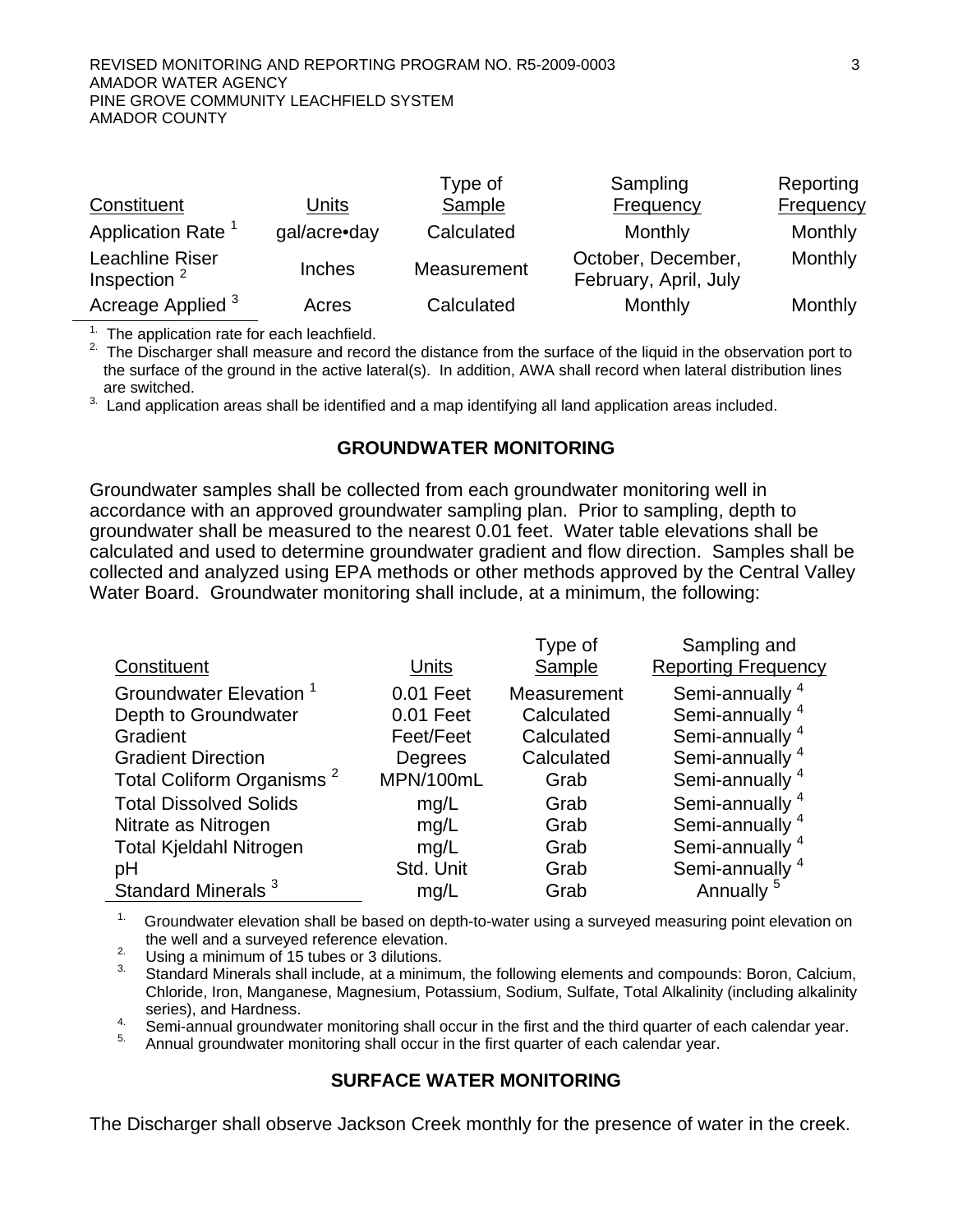When water is present, the following surface water monitoring shall apply. The Discharger shall establish three sampling stations as follows: S-1 shall be about 100 feet upstream of the leachfield disposal area of Phase 1, S-2 shall be in proximity of the leachfield disposal area between Phase 1 and Phase 2 leachfields, and S-3 shall be 100 feet downstream of Phase 2 leachfield.

| Constituents                    | Units     | Type of | Sampling and               |  |
|---------------------------------|-----------|---------|----------------------------|--|
|                                 |           | Sample  | <b>Reporting Frequency</b> |  |
| <b>Total Dissolved Solids</b>   | mq/L      | Grab    | Quarterly                  |  |
| Nitrate as Nitrogen             | mq/L      | Grab    | Quarterly <sup>1</sup>     |  |
| Chloride                        | mq/L      | Grab    | Quarterly                  |  |
| <b>Total Coliform Organisms</b> | MPN/100mL | Grab    | Quarterly                  |  |

<sup>1.</sup> Quarterly results shall be reported in the Monthly Monitoring Report for the month during which sampling occurs.

If samples cannot be collected because water is not present in Jackson Creek, then the Discharger shall so note on the monthly monitoring report.

#### **WATER SUPPLY MONITORING**

A sampling station shall be established where a representative sample of the municipal water supply can be obtained. A copy of the water supply monitoring results obtained from the Pine Grove Community Service District or the California Department of Public Health is acceptable. Water supply monitoring shall include at least the following for each water source used during the previous year:

| Constituents                   | Units    | <b>Sampling Frequency</b> |
|--------------------------------|----------|---------------------------|
| <b>Total Dissolved Solids</b>  | mq/L     | Annually                  |
| <b>Electrical Conductivity</b> | mq/L     | Annually                  |
| pH                             | pH units | Annually                  |
| Standard Minerals <sup>1</sup> | mq/L     | Annually                  |

1. Standard Minerals shall include, at a minimum, the following elements/compounds: boron, calcium, chloride, iron, manganese, magnesium, nitrogen, potassium, sodium, sulfate, total alkalinity (including alkalinity series), and hardness.

#### **REPORTING**

In reporting monitoring data, the Discharger shall arrange the data in tabular form so that the date, sample type (e.g., effluent, leachfield, etc.), and reported analytical result for each sample are readily discernible. The data shall be summarized in such a manner to clearly illustrate compliance with waste discharge requirements and spatial or temporal trends, as applicable. The results of any monitoring done more frequently than required at the locations specified in the Monitoring and Reporting Program shall be reported in the next scheduled monitoring report.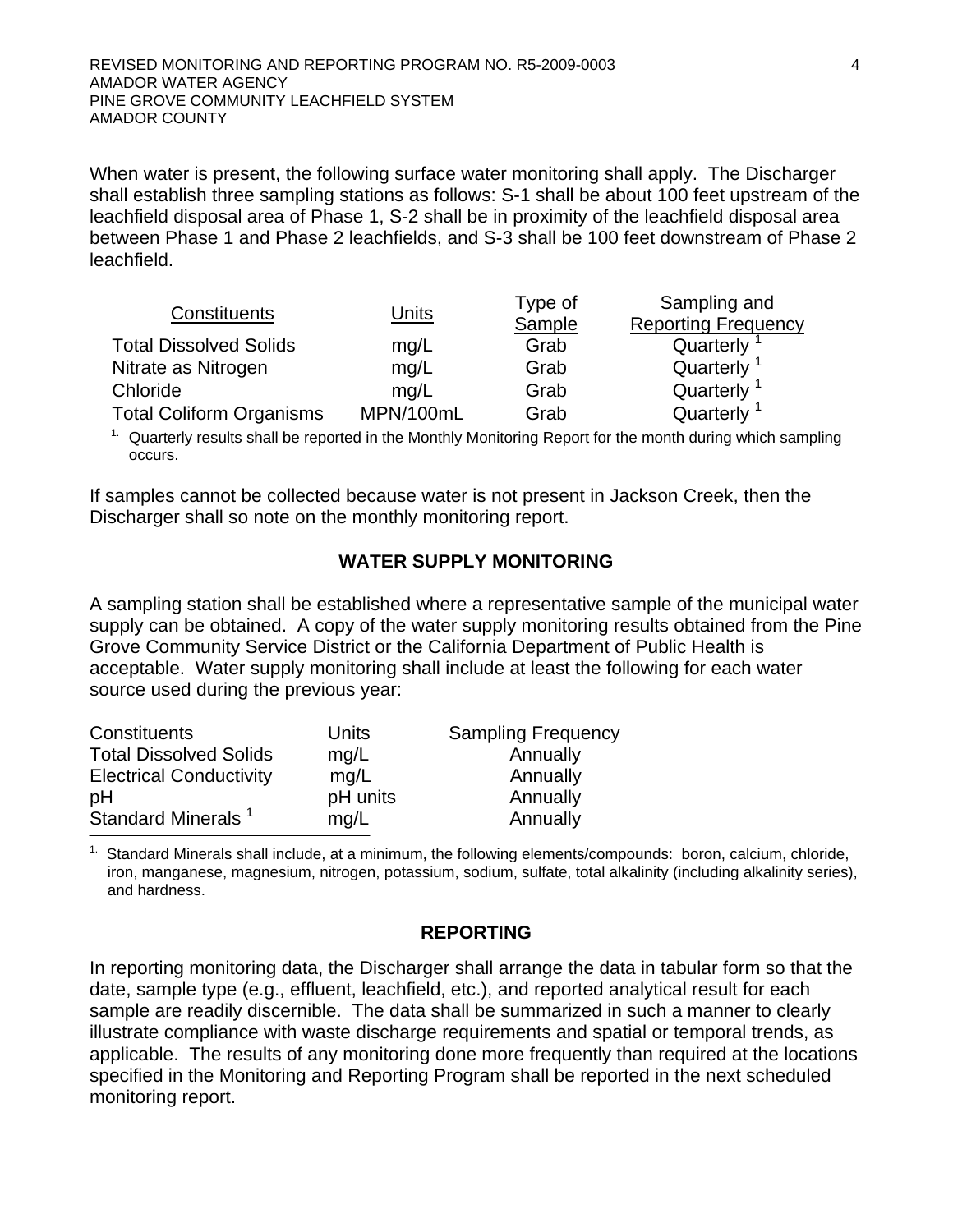# **A. Monthly Monitoring Reports**

Weekly, monthly monitoring data shall be reported in monthly monitoring reports. Monthly reports shall be submitted to the Regional Board on the **1st day of the second month following sampling** (i.e. the January Report is due by 1 March). At a minimum, the reports shall include:

- 1. Results of effluent, leachfield and surface water monitoring;
- 2. A comparison of monitoring data to the discharge specifications and an explanation of any violation of those requirements. Data shall be presented in tabular format;
- 3. If requested by staff, copies of laboratory analytical report(s); and
- 4. A calibration log verifying calibration of all hand held monitoring instruments and devices used to comply with the prescribed monitoring program.

# **B. Semi-Annual Monitoring Reports**

The semi-annual monitoring reports shall be submitted to the Central Valley Water Board by the **1st day of May and October** each year.

As required by the California Business and Professions Code Sections 6735, 7835, and 7835.1, all Groundwater Monitoring Reports shall be prepared under the direct supervision of a Registered Engineer or Geologist and signed by the registered professional.

The semi-annual reports shall include the following:

- 1. Results of groundwater monitoring;
- 2. A narrative description of all preparatory, monitoring, sampling, and analytical testing activities for groundwater monitoring. The narrative shall be sufficiently detailed to verify compliance with the WDRs, this Revised MRP, and the Standard Provisions and Reporting Requirements. The narrative shall be supported by field logs for each well documenting depth to groundwater and method of sampling;
- 3. Calculation of groundwater elevations, an assessment of the groundwater flow direction and gradient on the date of measurement, comparison to previous flow direction and gradient data, and discussion of seasonal trends, if any;
- 4. A narrative discussion of the analytical results for all groundwater and locations monitored, including spatial and temporal trends, with reference to summary data tables, graphs, and appended analytical reports (as applicable);
- 5. A comparison of monitoring data to the groundwater limitations and an explanation of any violation of those requirements;
- 6. A scaled map showing relevant structures and features of the facility, the locations of monitoring wells and any other sampling stations, and groundwater elevation contours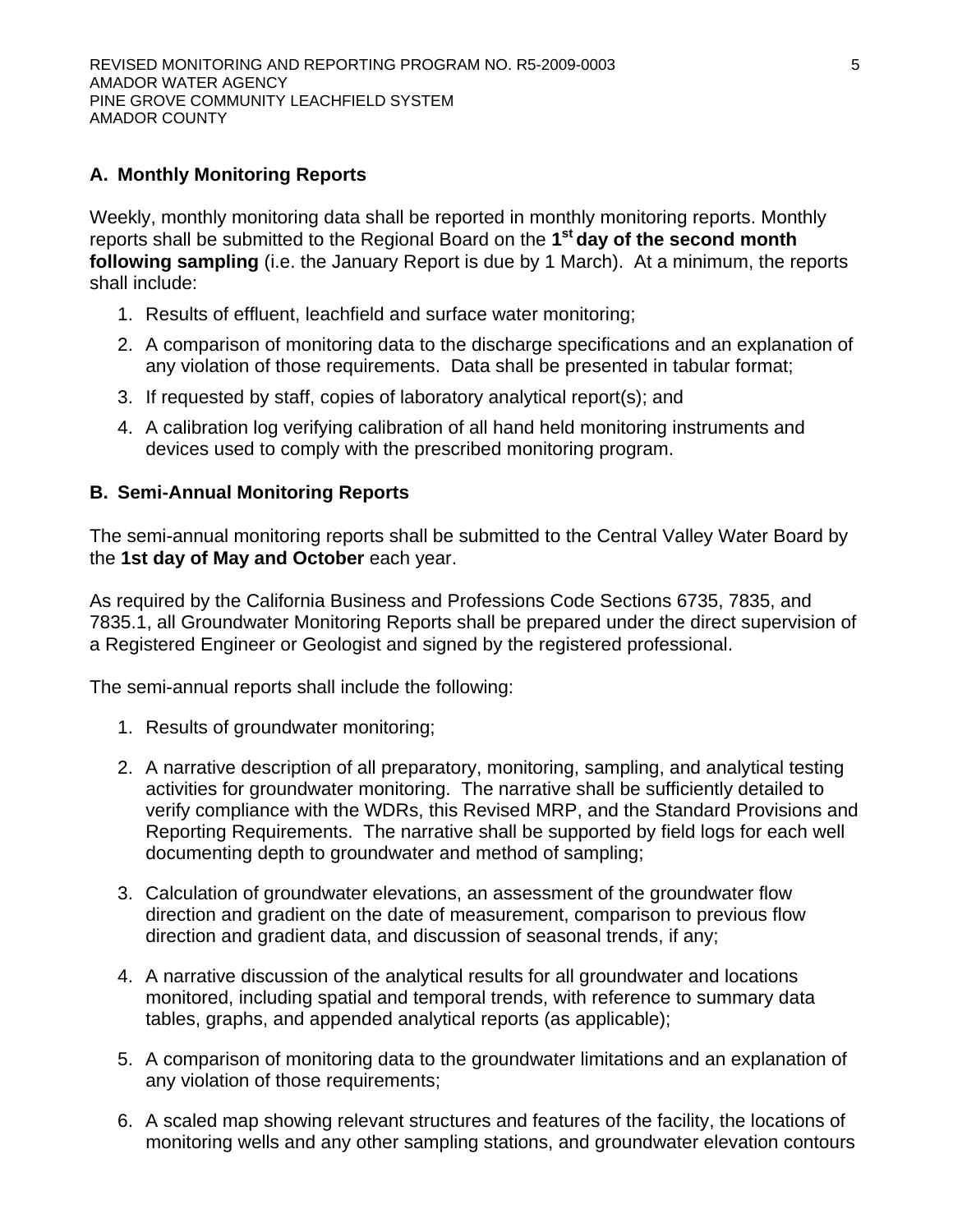referenced to mean sea level datum;

- 7. Copies of laboratory analytical report(s) for groundwater monitoring; and
- 8. Summary data tables of historical and current water table elevations and analytical results.

# **C. Annual Report**

An Annual Report shall be submitted to the Central Valley Water Board by **1 February** each year. The Annual Report shall include the following:

- 1. The results from annual monitoring of the septic tanks, effluent, groundwater and water supply;
- 2. Tabular and graphical summaries of all data collected during the year;
- 3. A digital database (Microsoft Excel) containing historic groundwater data;
- 4. An evaluation of the groundwater quality beneath the land application areas;
- 5. An evaluation of the performance of the leachfields, including discussion of capacity, effluent distribution, leachfield erosion, and a forecast of the flows anticipated in the next year;
- 6. A discussion of any data gaps and potential deficiencies/redundancies in the monitoring system or reporting program;
- 7. A description of any activity to control vegetation in the leachfield area;
- 8. Annual summary of the septic tank inspections for the year, including the number of tanks on which notifications for cleaning were issued, and verification that those tanks were pumped and that waste was removed by a licensed hauler;
- 9. A statement of when the O&M Manual was last reviewed for adequacy, and a description of any changes made during the year;
- 10. Equipment maintenance and calibration records, as described in Standard Provision No. C.4;
- 11. A copy of the certification for each certified wastewater treatment plant operator working at the facility and a statement about whether the Discharger is in compliance with Title 23, CCR, Division 3, Chapter 26; and
- 12. A discussion of the following:
	- a. Salinity reduction efforts implemented in accordance with any required workplan;